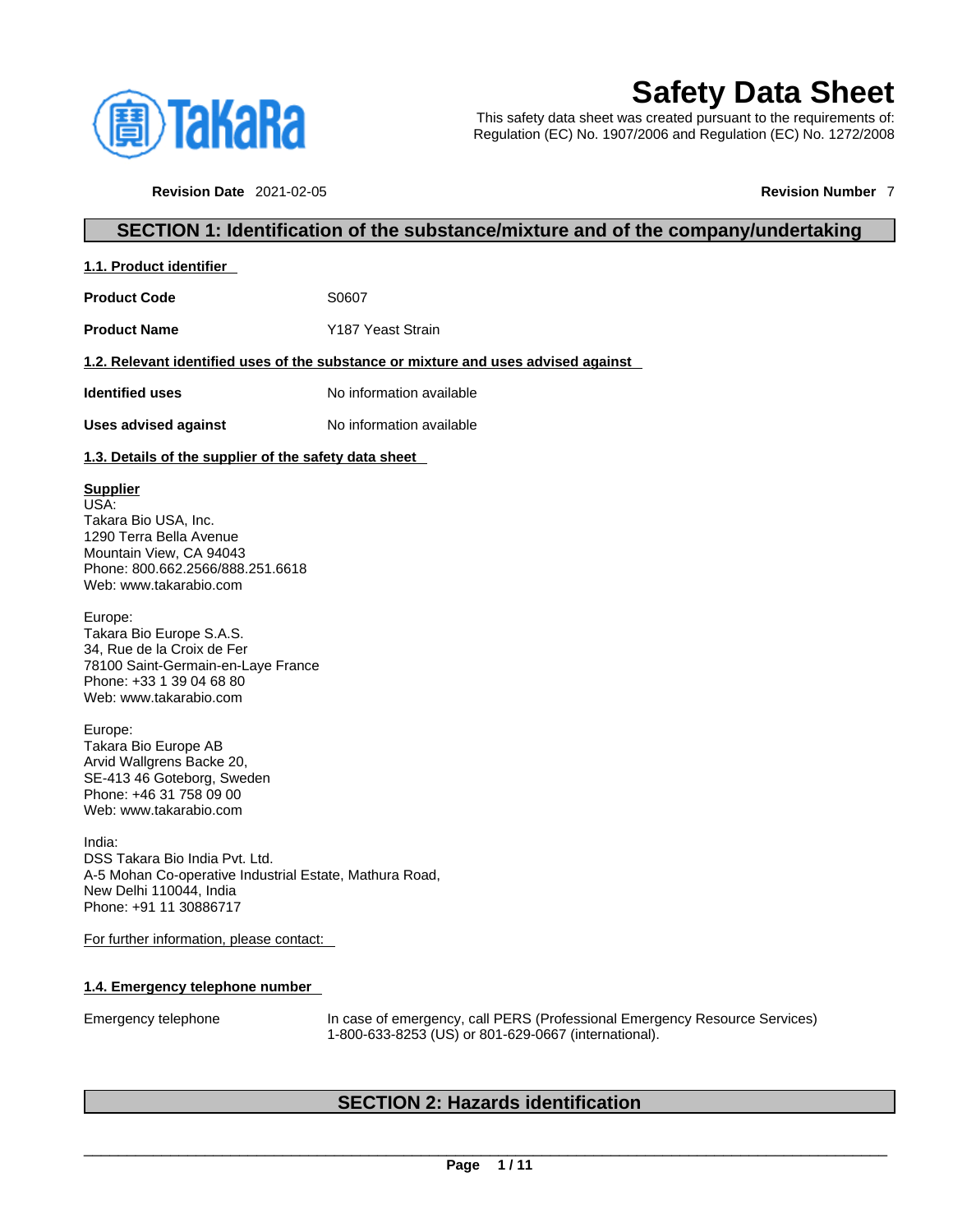### **2.1. Classification of the substance or mixture**

*Regulation (EC) No 1272/2008* 

This mixture is classified as not hazardous according to regulation (EC) 1272/2008 [CLP]

#### **2.2. Label elements**

This mixture is classified as not hazardous according to regulation (EC) 1272/2008 [CLP] **Hazard statements** This mixture is classified as not hazardous according to regulation (EC) 1272/2008 [CLP]

EUH210 - Safety data sheet available on request

#### **2.3. Other hazards**

No information available.

### **SECTION 3: Composition/information on ingredients**

#### **3.1 Substances**

Not applicable

#### **3.2 Mixtures**

| Chemical name Weight-%    |           | <b>REACH</b> registration<br>number | EC No     | Classification<br>according to<br>Regulation (EC) No.<br>1272/2008 [CLP] | Specific<br>concentration<br>limit (SCL) | M-Factor | M-Factor<br>$ $ (long-term) $ $ |
|---------------------------|-----------|-------------------------------------|-----------|--------------------------------------------------------------------------|------------------------------------------|----------|---------------------------------|
| Glvcerol<br>$56 - 81 - 5$ | $10 - 30$ | No data available                   | 200-289-5 | No data available                                                        | -                                        |          |                                 |

#### **Full text of H- and EUH-phrases: see section 16**

*Acute Toxicity Estimate No information available* 

This product does not contain candidate substances of very high concern at a concentration >=0.1% (Regulation (EC) No. 1907/2006 (REACH), Article 59)

### **SECTION 4: First aid measures**

#### **4.1. Description of first aid measures**

| <b>Inhalation</b>                                                | Remove to fresh air.                                                                                                    |
|------------------------------------------------------------------|-------------------------------------------------------------------------------------------------------------------------|
| Eye contact                                                      | Rinse thoroughly with plenty of water for at least 15 minutes, lifting lower and upper eyelids.<br>Consult a physician. |
| <b>Skin contact</b>                                              | Wash skin with soap and water. In the case of skin irritation or allergic reactions see a<br>physician.                 |
| <b>Ingestion</b>                                                 | Clean mouth with water and drink afterwards plenty of water.                                                            |
| 4.2. Most important symptoms and effects, both acute and delayed |                                                                                                                         |
| <b>Symptoms</b>                                                  | No information available.                                                                                               |

#### **4.3. Indication of any immediate medical attention and special treatment needed**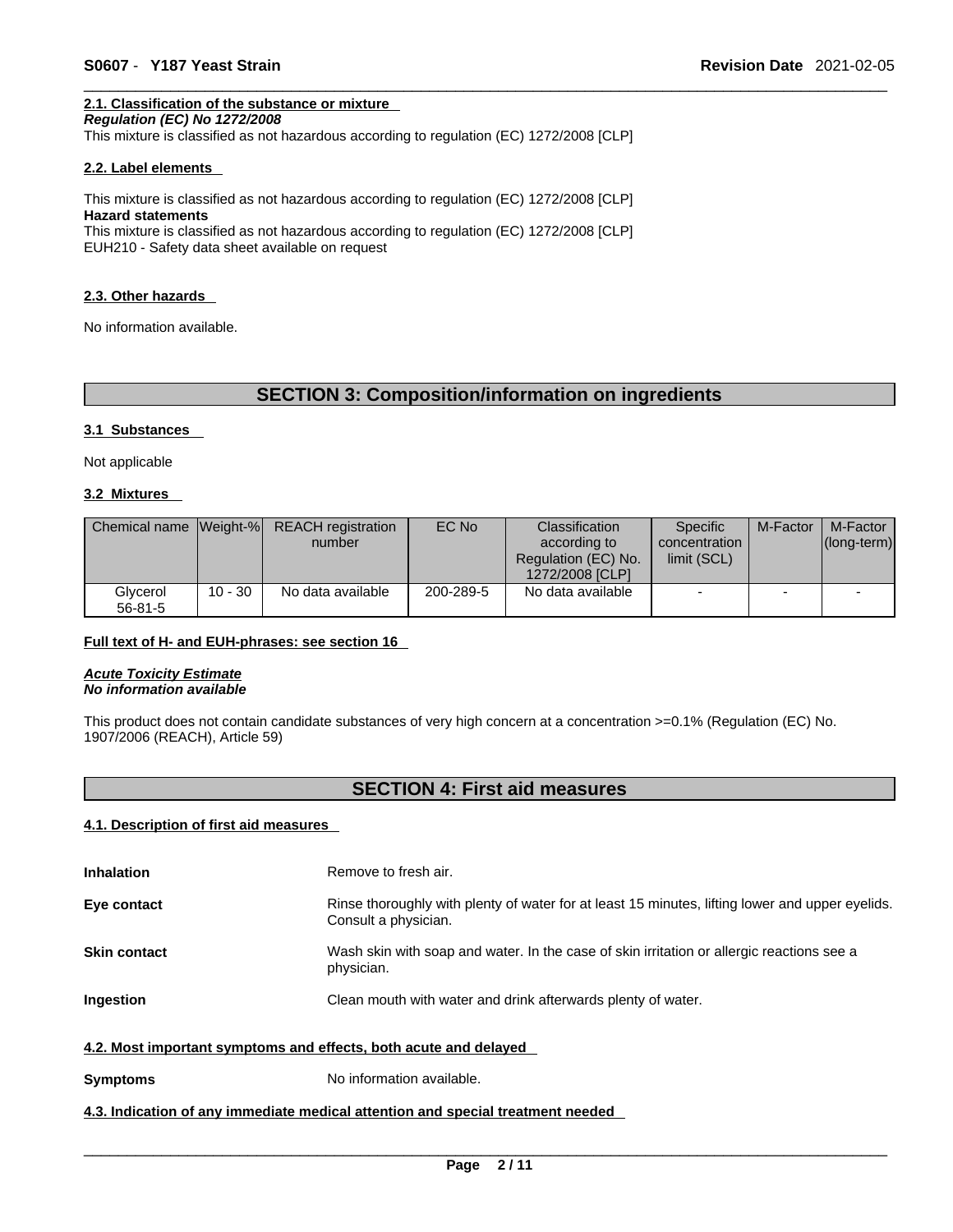**Note to physicians** Treat symptomatically.

### **SECTION 5: Firefighting measures**

#### **5.1. Extinguishing media**

| <b>Suitable Extinguishing Media</b>                        | Use extinguishing measures that are appropriate to local circumstances and the<br>surrounding environment.                            |
|------------------------------------------------------------|---------------------------------------------------------------------------------------------------------------------------------------|
| <b>Large Fire</b>                                          | CAUTION: Use of water spray when fighting fire may be inefficient.                                                                    |
| Unsuitable extinguishing media                             | Do not scatter spilled material with high pressure water streams.                                                                     |
| 5.2. Special hazards arising from the substance or mixture |                                                                                                                                       |
| Specific hazards arising from the<br>chemical              | No information available.                                                                                                             |
| 5.3. Advice for firefighters                               |                                                                                                                                       |
| Special protective equipment for<br>fire-fighters          | Firefighters should wear self-contained breathing apparatus and full firefighting turnout<br>gear. Use personal protection equipment. |

## **SECTION 6: Accidental release measures**

#### **6.1. Personal precautions, protective equipment and emergency procedures**

| <b>Personal precautions</b>                               | Ensure adequate ventilation.                                                         |
|-----------------------------------------------------------|--------------------------------------------------------------------------------------|
| For emergency responders                                  | Use personal protection recommended in Section 8.                                    |
| 6.2. Environmental precautions                            |                                                                                      |
| <b>Environmental precautions</b>                          | See Section 12 for additional Ecological Information.                                |
| 6.3. Methods and material for containment and cleaning up |                                                                                      |
| <b>Methods for containment</b>                            | Prevent further leakage or spillage if safe to do so.                                |
| Methods for cleaning up                                   | Take up mechanically, placing in appropriate containers for disposal.                |
| <b>Prevention of secondary hazards</b>                    | Clean contaminated objects and areas thoroughly observing environmental regulations. |
| 6.4. Reference to other sections                          |                                                                                      |
| Reference to other sections                               | See section 8 for more information. See section 13 for more information.             |

## **SECTION 7: Handling and storage**

| 7.1. Precautions for safe handling                                |                                                                        |
|-------------------------------------------------------------------|------------------------------------------------------------------------|
| Advice on safe handling                                           | Ensure adequate ventilation.                                           |
| <b>General hygiene considerations</b>                             | Handle in accordance with good industrial hygiene and safety practice. |
| 7.2. Conditions for safe storage, including any incompatibilities |                                                                        |
| <b>Storage Conditions</b>                                         | Keep container tightly closed in a dry and well-ventilated place.      |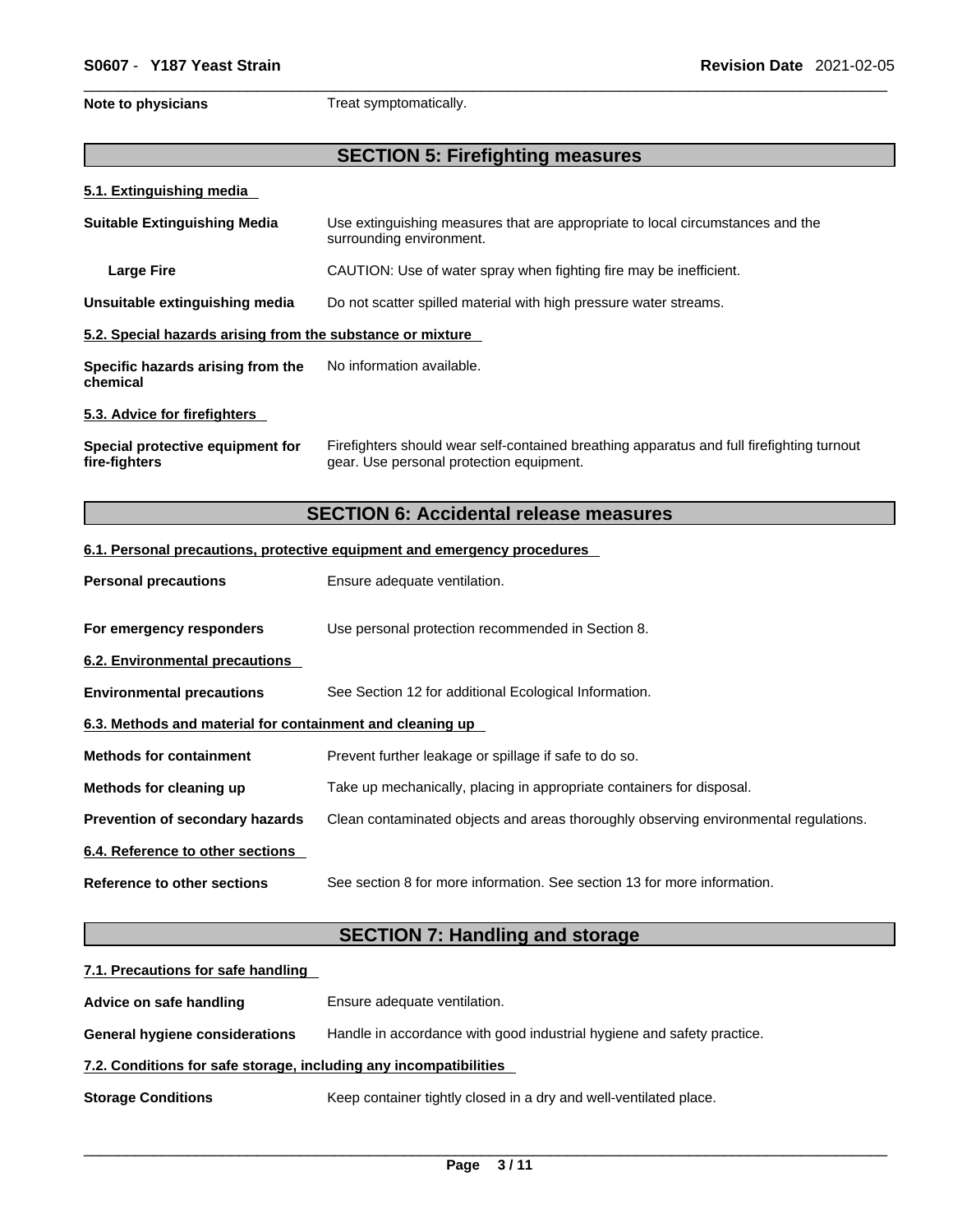#### **7.3. Specific end use(s)**

#### **Identified uses**

### **SECTION 8: Exposure controls/personal protection**

#### **8.1. Control parameters**

#### **Exposure Limits**

| Chemical name             | European Union  | Austria                                                                                                                                                                                          | Belgium                                                      |                                              | <b>Bulgaria</b> | Croatia                                    |
|---------------------------|-----------------|--------------------------------------------------------------------------------------------------------------------------------------------------------------------------------------------------|--------------------------------------------------------------|----------------------------------------------|-----------------|--------------------------------------------|
| Glycerol<br>$56 - 81 - 5$ |                 |                                                                                                                                                                                                  | TWA 10 mg/m $3$                                              |                                              |                 | TWA 10 mg/m <sup>3</sup>                   |
| Chemical name             | Cyprus          | <b>Czech Republic</b>                                                                                                                                                                            | <b>Denmark</b>                                               |                                              | Estonia         | Finland                                    |
| Glycerol<br>$56 - 81 - 5$ |                 |                                                                                                                                                                                                  |                                                              |                                              | TWA 10 mg/m $3$ | TWA 20 mg/m $3$                            |
| Chemical name             | France          | Germany                                                                                                                                                                                          | <b>Germany MAK</b>                                           |                                              | Greece          | Hungary                                    |
| Glycerol<br>$56 - 81 - 5$ | TWA 10 mg/m $3$ |                                                                                                                                                                                                  | AGW 200 mg/m 3                                               |                                              | TWA 10 mg/m $3$ |                                            |
| Chemical name             | Ireland         | Italy                                                                                                                                                                                            | Italy REL                                                    |                                              | Latvia          | Lithuania                                  |
| Glycerol<br>$56 - 81 - 5$ |                 | 200 mg/m <sup>3</sup> TWA<br>AGW (the risk of<br>damage to the<br>embryo or fetus can<br>be excluded when<br>AGW and BGW<br>values are<br>observed, inhalable<br>fraction, exposure<br>factor 2) |                                                              |                                              |                 |                                            |
| Chemical name             | Luxembourg      | <b>Malta</b>                                                                                                                                                                                     | <b>Netherlands</b>                                           |                                              | Norway          | Poland                                     |
| Glycerol<br>$56 - 81 - 5$ |                 |                                                                                                                                                                                                  |                                                              |                                              |                 | TWA 10 mg/m $3$                            |
| Chemical name             | Portugal        | Romania                                                                                                                                                                                          | Slovakia                                                     | Slovenia                                     |                 | Spain                                      |
| Glycerol<br>$56 - 81 - 5$ | TWA 10 mg/m $3$ |                                                                                                                                                                                                  | TWA 11 mg/m $3$                                              | STEL 400 mg/m <sup>3</sup><br>TWA 200 mg/m 3 |                 | TWA 10 mg/m $3$                            |
| Chemical name             |                 | Sweden                                                                                                                                                                                           | Switzerland                                                  |                                              |                 | <b>United Kingdom</b>                      |
| Glycerol<br>$56 - 81 - 5$ |                 | ٠                                                                                                                                                                                                | <b>SS-C**</b><br>TWA 50 mg/m 3<br>STEL 100 mg/m <sup>3</sup> |                                              |                 | STEL 30 mg/m <sup>3</sup><br>TWA 10 mg/m 3 |

#### **Biological occupational exposure limits**

This product, as supplied, does not contain any hazardous materials with biological limits established by the region specific regulatory bodies.

**Derived No Effect Level (DNEL)** No information available. **Predicted No Effect Concentration** No information available. **(PNEC) 8.2. Exposure controls Personal Protective Equipment Eye/face protection** No special protective equipment required. **Skin and body protection** No special protective equipment required. **Respiratory protection** No protective equipment is needed under normal use conditions. If exposure limits are  $\_$  ,  $\_$  ,  $\_$  ,  $\_$  ,  $\_$  ,  $\_$  ,  $\_$  ,  $\_$  ,  $\_$  ,  $\_$  ,  $\_$  ,  $\_$  ,  $\_$  ,  $\_$  ,  $\_$  ,  $\_$  ,  $\_$  ,  $\_$  ,  $\_$  ,  $\_$  ,  $\_$  ,  $\_$  ,  $\_$  ,  $\_$  ,  $\_$  ,  $\_$  ,  $\_$  ,  $\_$  ,  $\_$  ,  $\_$  ,  $\_$  ,  $\_$  ,  $\_$  ,  $\_$  ,  $\_$  ,  $\_$  ,  $\_$  ,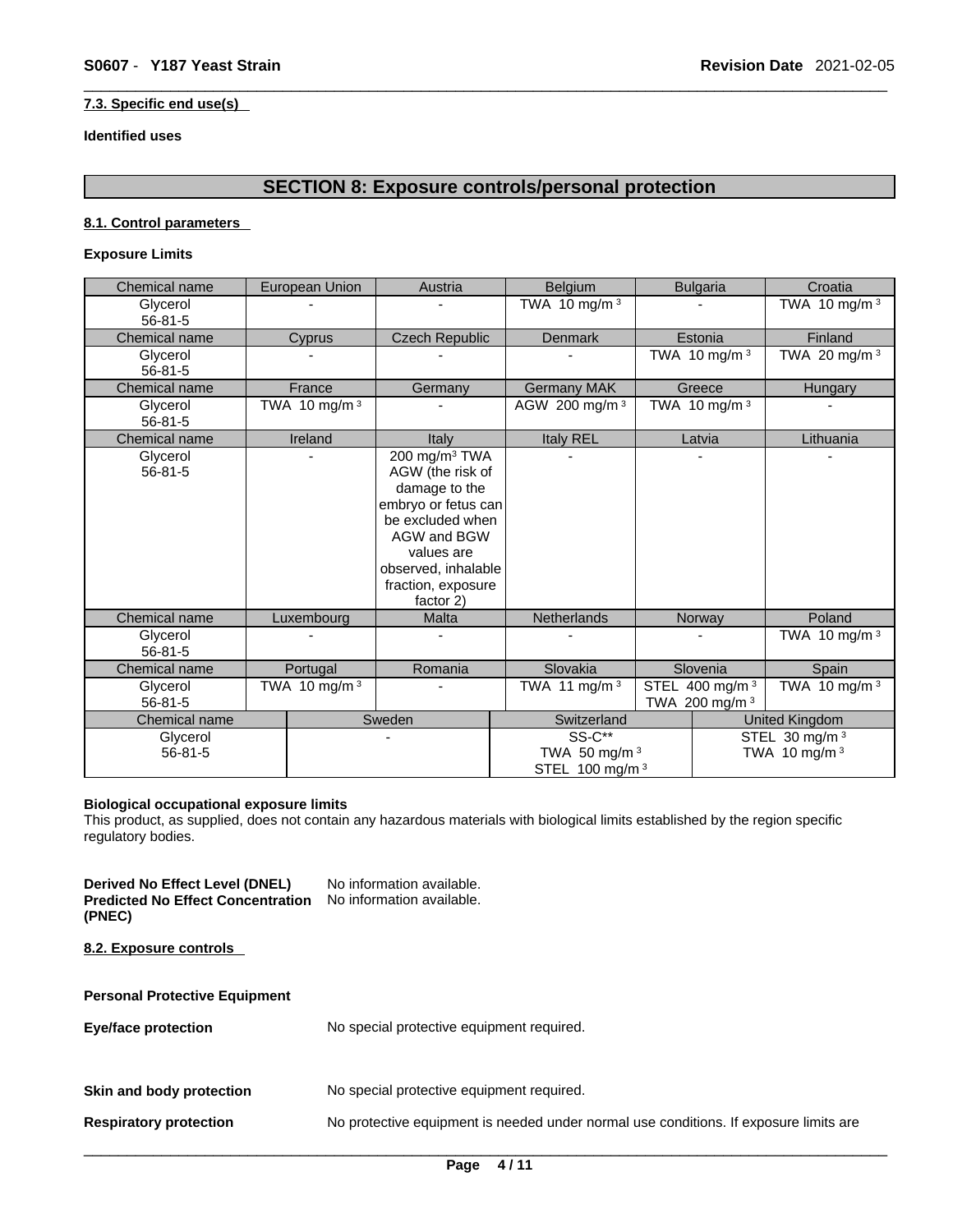exceeded or irritation is experienced, ventilation and evacuation may be required.

**General hygiene considerations** Handle in accordance with good industrial hygiene and safety practice.

**Environmental exposure controls** No information available.

### **SECTION 9: Physical and chemical properties**

| 9.1. Information on basic physical and chemical properties |                          |                          |
|------------------------------------------------------------|--------------------------|--------------------------|
| Physical state                                             | Liquid                   |                          |
| Appearance                                                 | Slurry                   |                          |
| Color                                                      | No information available |                          |
| Odor                                                       | Slight.                  |                          |
| <b>Odor Threshold</b>                                      | No information available |                          |
| Property                                                   | <b>Values</b>            | Remarks • Method         |
| Melting point / freezing point                             | No data available        | None known               |
| Boiling point/boiling range (°C)                           | No data available        | None known               |
| Flammability (solid, gas)                                  | No data available        | None known               |
| <b>Flammability Limit in Air</b>                           |                          | None known               |
| <b>Upper flammability limit:</b>                           | No data available        |                          |
| Lower flammability limit:                                  | No data available        |                          |
| Flash point                                                | No data available        | Open cup                 |
| <b>Autoignition temperature</b>                            | 392.8 °C                 | None known               |
| <b>Decomposition temperature</b>                           |                          | None known               |
| рH                                                         |                          | None known               |
| pH (as aqueous solution)                                   | No data available        | No information available |
| Kinematic viscosity                                        | No data available        | None known               |
| <b>Dynamic Viscosity</b>                                   | No data available        | None known               |
| Water solubility                                           | No data available        | None known               |
| Solubility in other solvents                               | No data available        | None known               |
| <b>Partition coefficient</b>                               | No data available        | None known               |
| Vapor pressure                                             | No data available        | None known               |
| <b>Relative density</b>                                    |                          | None known               |
| <b>Bulk Density</b>                                        | No data available        |                          |
| <b>Liquid Density</b>                                      | No data available        |                          |
| Vapor density                                              | No data available        | None known               |
| <b>Particle characteristics</b>                            |                          |                          |
| <b>Particle Size</b>                                       | No information available |                          |
| <b>Particle Size Distribution</b>                          | No information available |                          |

#### **9.2. Other information**

*9.2.1. Information with regard to physical hazard classes* Not applicable

*9.2.2. Other safety characteristics* No information available

**SECTION 10: Stability and reactivity** 

#### **10.1. Reactivity**

**Reactivity No information available.** 

#### **10.2. Chemical stability**

**Stability** Stable under normal conditions.

#### **Explosion Data**

**Sensitivity to mechanical impact** None.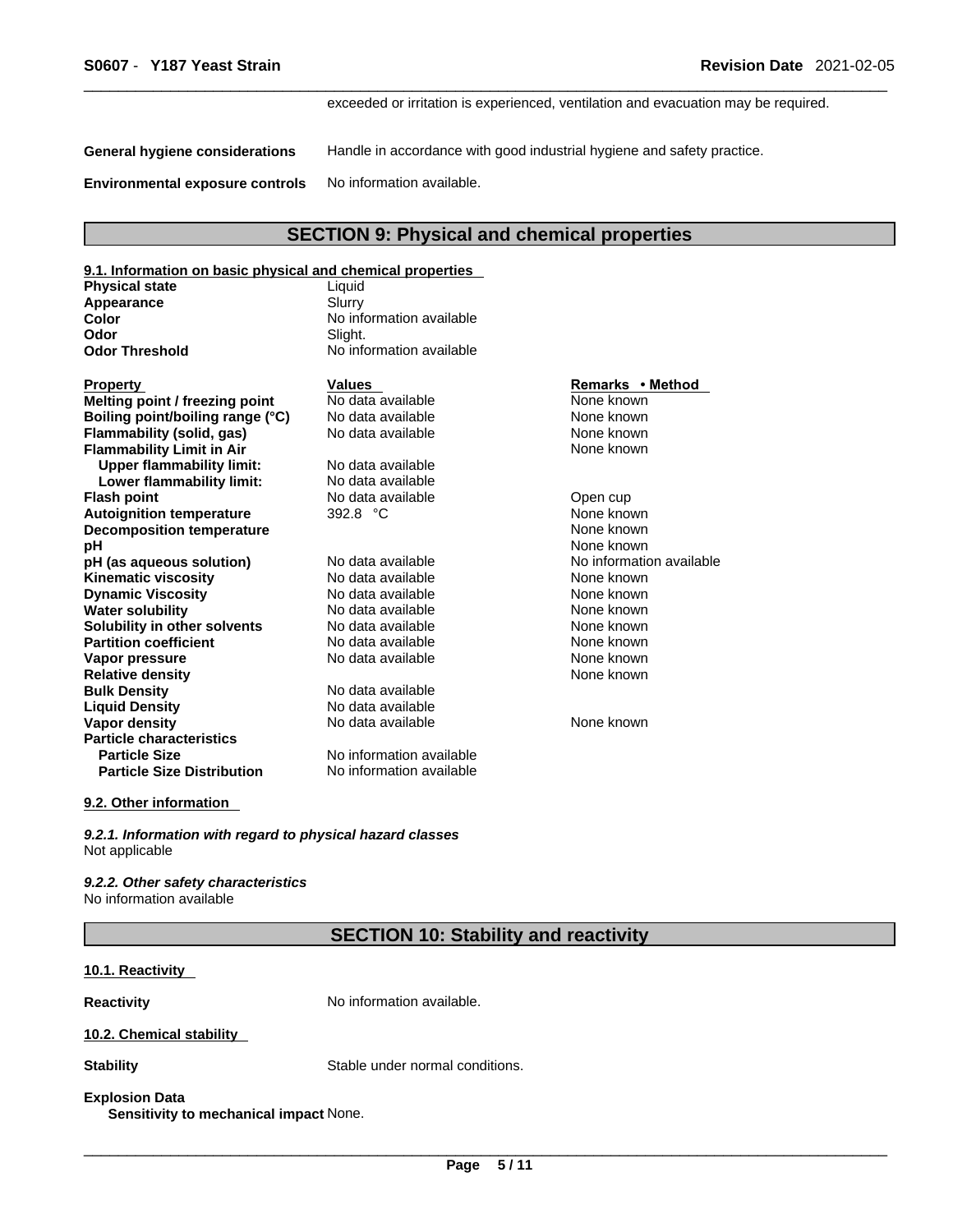**Sensitivity to static discharge** None.

#### **10.3. Possibility of hazardous reactions**

**Possibility of hazardous reactions** None under normal processing.

**10.4. Conditions to avoid** 

**Conditions to avoid** None known based on information supplied.

**10.5. Incompatible materials**

**Incompatible materials** None known based on information supplied.

**10.6. Hazardous decomposition products** 

**Hazardous Decomposition Products** None known based on information supplied.

#### **SECTION 11: Toxicological information**

**11.1. Information on hazard classes as defined in Regulation (EC) No 1272/2008**

**Information on likely routes of exposure**

**Product Information**

| <b>Inhalation</b>   | Specific test data for the substance or mixture is not available. |
|---------------------|-------------------------------------------------------------------|
| Eye contact         | Specific test data for the substance or mixture is not available. |
| <b>Skin contact</b> | Specific test data for the substance or mixture is not available. |
| Ingestion           | Specific test data for the substance or mixture is not available. |
|                     |                                                                   |

**<u>Symptoms related to the physical, chemical and toxicological characteristics</u>** 

**Symptoms** No information available.

**Numerical measures of toxicity**

**Acute toxicity** 

**The following values are calculated based on chapter 3.1 of the GHS document**

| ATEmix (oral)                        | 49,245.60 mg/kg |
|--------------------------------------|-----------------|
| <b>ATEmix (dermal)</b>               | 40,040.00 mg/kg |
| <b>ATEmix (inhalation-dust/mist)</b> | 11.0108 mg/l    |

#### **Component Information**

| Chemical name | DEC                    | LD50                             | $\sim$ $\sim$ $\sim$                  |
|---------------|------------------------|----------------------------------|---------------------------------------|
|               | Jr2                    | ™mai ∟                           | LUOU                                  |
|               | - Pu                   | Jeil                             | <u>ialauon</u>                        |
| Givcerol      | $\sim$<br>Rat<br>ma/kc | . .<br>_<br>Rabbit.<br>a/kc<br>ັ | -<br>m <sub>0</sub><br>Rat<br>1 I W L |

### **Delayed and immediate effects as well as chronic effects from short and long-term exposure**

**Skin corrosion/irritation** No information available.

**Serious eye damage/eye irritation** No information available.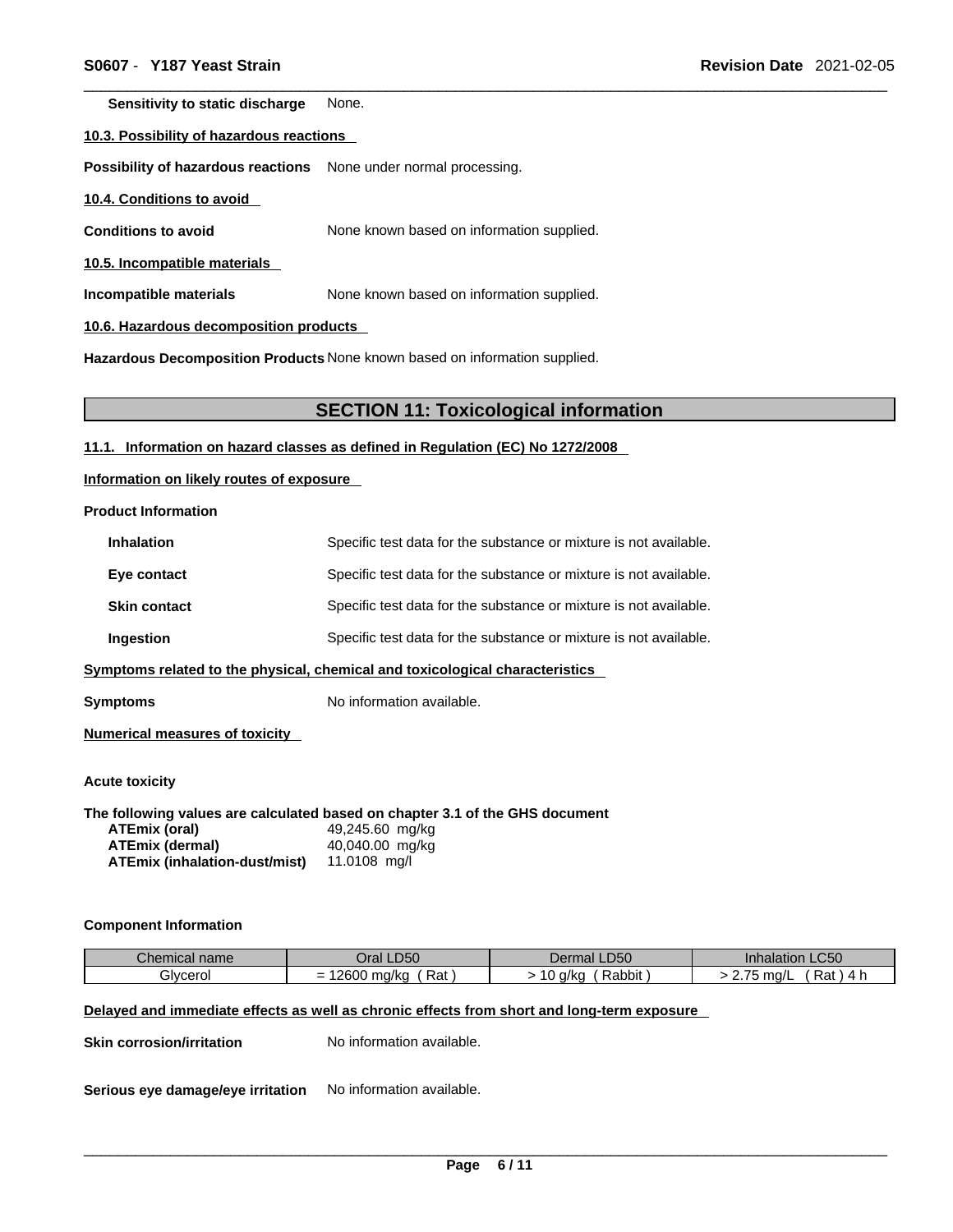|                           | <b>Revision Date 2021-02-05</b>                                               |  |
|---------------------------|-------------------------------------------------------------------------------|--|
| No information available. |                                                                               |  |
| No information available. |                                                                               |  |
| No information available. |                                                                               |  |
| No information available. |                                                                               |  |
| No information available. |                                                                               |  |
| No information available. |                                                                               |  |
| No information available. |                                                                               |  |
|                           |                                                                               |  |
|                           |                                                                               |  |
| No information available. |                                                                               |  |
|                           |                                                                               |  |
| No information available. |                                                                               |  |
|                           | 11.2. Information on other hazards<br>11.2.1. Endocrine disrupting properties |  |

### **SECTION 12: Ecological information**

#### **12.1. Toxicity**

#### **Ecotoxicity**

**Unknown aquatic toxicity** Contains 0.365 % of components with unknown hazards to the aquatic environment.

| Chemical name | Algae/aquatic plants | Fish                | Toxicity to<br>microorganisms | Crustacea |
|---------------|----------------------|---------------------|-------------------------------|-----------|
| Glvcerol      |                      | 51 - 57: 96 h       |                               |           |
|               |                      | Oncorhynchus mykiss |                               |           |
|               |                      | mL/L LC50 static    |                               |           |

#### **12.2. Persistence and degradability**

**Persistence and degradability** No information available.

**12.3. Bioaccumulative potential**

**Bioaccumulation** There is no data for this product.

#### **Component Information**

| $h \wedge w$<br>$   -$<br>Unemical name | $\overline{\phantom{a}}$<br>.<br><b>coefficient</b><br>artition |
|-----------------------------------------|-----------------------------------------------------------------|
| ilvcerol                                | $\rightarrow$<br>.                                              |

#### **12.4. Mobility in soil**

**Mobility in soil** No information available.

### **12.5. Results of PBT and vPvB assessment**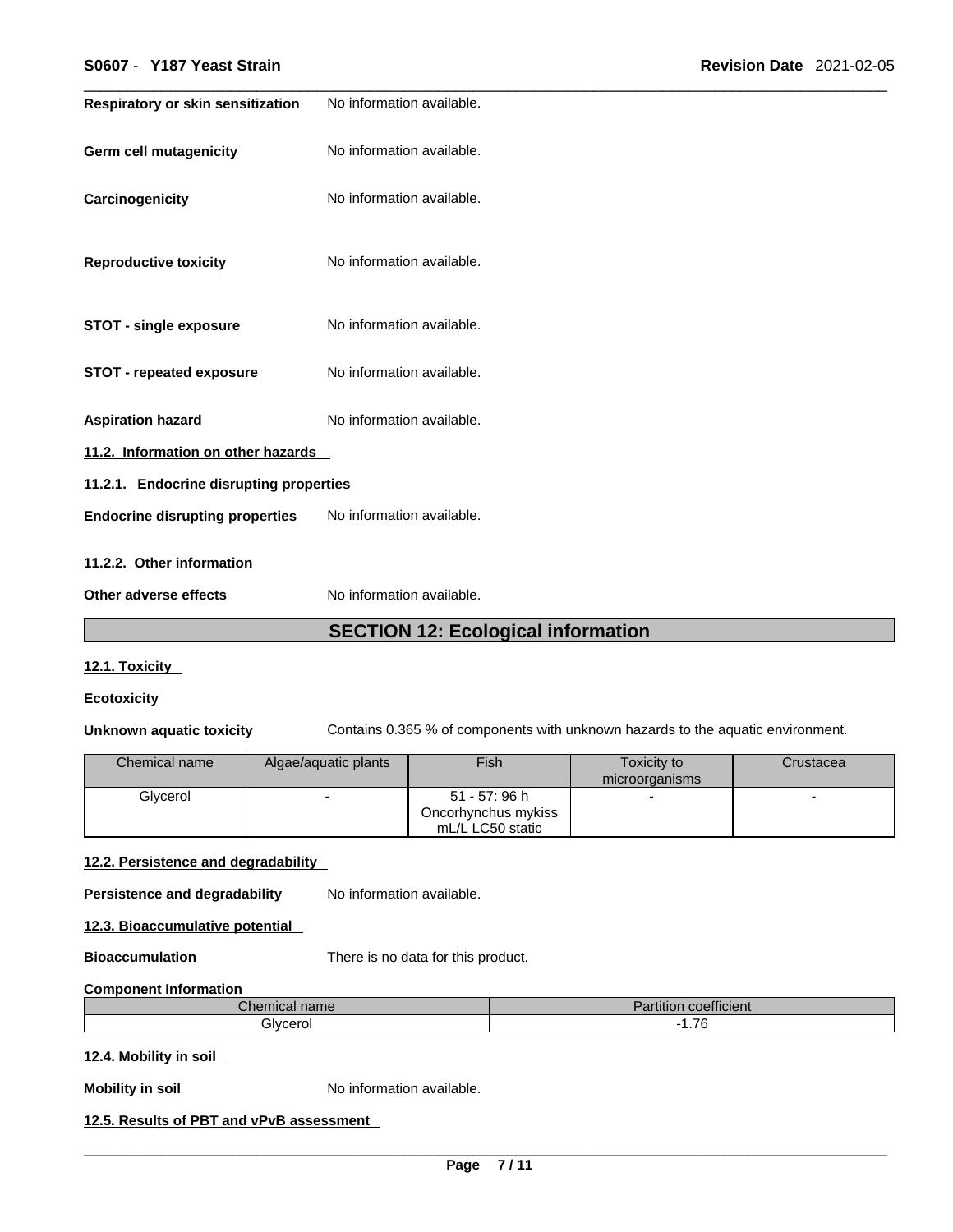**PBT** and **vPvB** assessment No information available.

#### **12.6. Endocrine disrupting properties**

**Endocrine disrupting properties** No information available.

**12.7. Other adverse effects** 

No information available.

### **SECTION 13: Disposal considerations**

#### **13.1. Waste treatment methods**

| Waste from residues/unused | Dispose of in accordance with local regulations. Dispose of waste in accordance with |
|----------------------------|--------------------------------------------------------------------------------------|
| products                   | environmental legislation.                                                           |
|                            |                                                                                      |

**Contaminated packaging** Do not reuse empty containers.

# **SECTION 14: Transport information**

# $\frac{IA}{14}$

|                                                                                                                                                                                                                                                                                                               | <b>JLVIIVII 14. HANSPULH</b>                                                                                                      |
|---------------------------------------------------------------------------------------------------------------------------------------------------------------------------------------------------------------------------------------------------------------------------------------------------------------|-----------------------------------------------------------------------------------------------------------------------------------|
| IATA<br>14.1 UN number or ID number<br>14.2 UN proper shipping name<br>14.3 Transport hazard class(es)<br>14.4 Packing group<br>14.5 Environmental hazards<br>14.6 Special precautions for user<br><b>Special Provisions</b>                                                                                  | Not regulated<br>No information available<br>Not regulated<br>Not regulated<br>Not applicable<br>None                             |
| <b>IMDG</b><br>14.1 UN number or ID number<br>14.2 UN proper shipping name<br>14.3 Transport hazard class(es)<br>14.4 Packing group<br><b>14.5 Environmental hazards</b><br>14.6 Special precautions for user<br><b>Special Provisions</b><br>14.7 Maritime transport in bulk<br>according to IMO instruments | Not regulated<br>No information available<br>Not regulated<br>Not regulated<br>Not applicable<br>None<br>No information available |
| RID<br>14.1 UN number or ID number<br>14.2 UN proper shipping name<br>14.3 Transport hazard class(es)<br>14.4 Packing group<br>14.5 Environmental hazards<br>14.6 Special precautions for user<br><b>Special Provisions</b>                                                                                   | Not regulated<br>No information available<br>Not regulated<br>Not regulated<br>Not applicable<br>None                             |
| <b>ADR</b><br>14.1 UN number or ID number<br>14.2 UN proper shipping name<br>14.3 Transport hazard class(es)<br>14.4 Packing group<br><b>14.5 Environmental hazards</b><br>14.6 Special precautions for user<br><b>Special Provisions</b>                                                                     | Not regulated<br>No information available<br>Not regulated<br>Not regulated<br>Not applicable<br>None                             |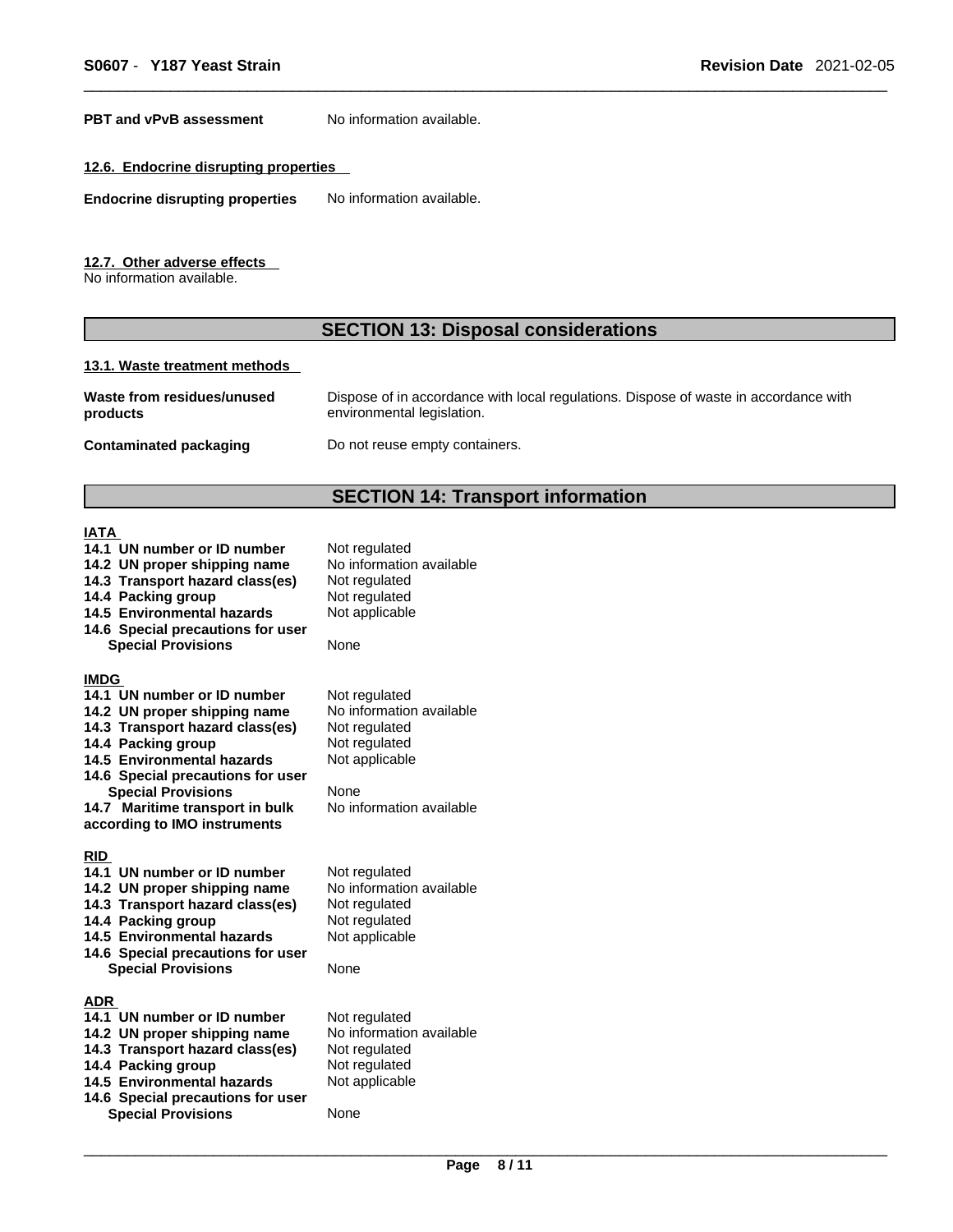### **SECTION 15: Regulatory information**

**15.1. Safety, health and environmental regulations/legislation specific for the substance or mixture**

#### **European Union**

Take note of Directive 98/24/EC on the protection of the health and safety of workers from the risks related to chemical agents at work.

#### **Authorizations and/or restrictions on use:**

This product does not contain substances subject to authorization (Regulation (EC) No. 1907/2006 (REACH), Annex XIV) This product does not contain substances subject to restriction (Regulation (EC) No. 1907/2006 (REACH), Annex XVII)

**Persistent Organic Pollutants** Not applicable

**Ozone-depleting substances (ODS) regulation (EC) 1005/2009**

Not applicable

#### **International Inventories**

| <b>TSCA</b>          |  |
|----------------------|--|
| <b>DSL/NDSL</b>      |  |
| <b>EINECS/ELINCS</b> |  |
| <b>ENCS</b>          |  |
| <b>IECSC</b>         |  |
| <b>KECL</b>          |  |
| <b>PICCS</b>         |  |
| <b>AICS</b>          |  |

 **Legend:** 

 **TSCA** - United States Toxic Substances Control Act Section 8(b) Inventory  **DSL/NDSL** - Canadian Domestic Substances List/Non-Domestic Substances List  **EINECS/ELINCS** - European Inventory of Existing Chemical Substances/European List of Notified Chemical Substances  **ENCS** - Japan Existing and New Chemical Substances  **IECSC** - China Inventory of Existing Chemical Substances  **KECL** - Korean Existing and Evaluated Chemical Substances  **PICCS** - Philippines Inventory of Chemicals and Chemical Substances

 **AICS** - Australian Inventory of Chemical Substances

#### **15.2. Chemical safety assessment**

**Chemical Safety Assessment** No information available

### **SECTION 16: Other information**

#### **Key or legend to abbreviations and acronyms used in the safety data sheet**

**Legend** 

SVHC: Substances of Very High Concern for Authorization:

### **Legend Section 8: EXPOSURE CONTROLS/PERSONAL PROTECTION**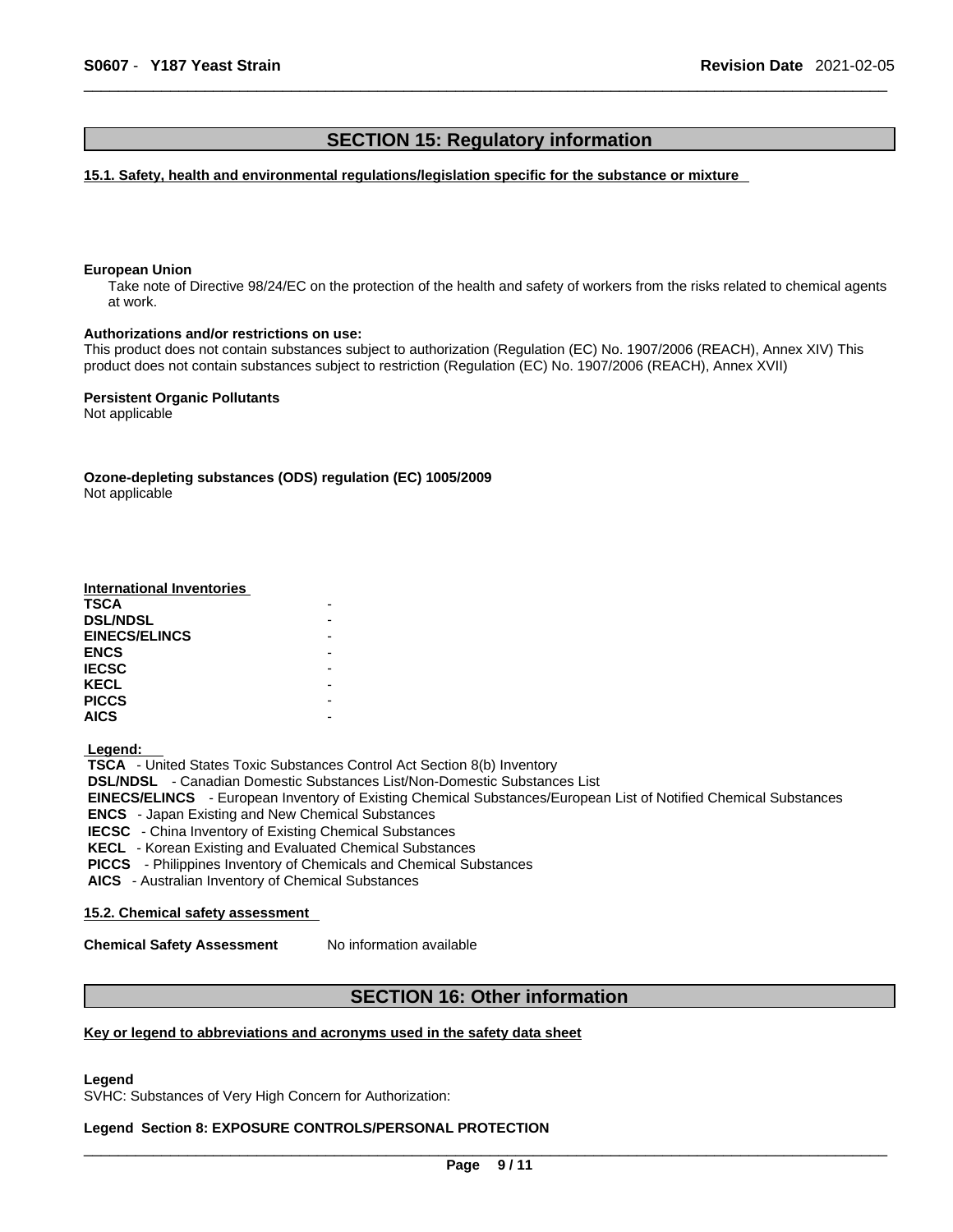| <b>TWA</b> | Time weighted average | STEL | Short term exposure limit |
|------------|-----------------------|------|---------------------------|
| Ceiling    | Maximum limit value   |      | Skin designation          |
| $***$      | Hazard Designation    |      | Sensitizers               |

| Classification procedure                                        |                    |
|-----------------------------------------------------------------|--------------------|
| Classification according to Regulation (EC) No. 1272/2008 [CLP] | Method Used        |
| Acute oral toxicity                                             | Calculation method |
| Acute dermal toxicity                                           | Calculation method |
| Acute inhalation toxicity - gas                                 | Calculation method |
| Acute inhalation toxicity - vapor                               | Calculation method |
| Acute inhalation toxicity - dust/mist                           | Calculation method |
| Skin corrosion/irritation                                       | Calculation method |
| Serious eye damage/eye irritation                               | Calculation method |
| Respiratory sensitization                                       | Calculation method |
| Skin sensitization                                              | Calculation method |
| Mutagenicity                                                    | Calculation method |
| Carcinogenicity                                                 | Calculation method |
| Reproductive toxicity                                           | Calculation method |
| STOT - single exposure                                          | Calculation method |
| STOT - repeated exposure                                        | Calculation method |
| Acute aquatic toxicity                                          | Calculation method |
| Chronic aquatic toxicity                                        | Calculation method |
| Aspiration hazard                                               | Calculation method |
| Ozone                                                           | Calculation method |

#### **Key literature references and sources for data used to compile the SDS**

Agency for Toxic Substances and Disease Registry (ATSDR) U.S. Environmental Protection Agency ChemView Database European Food Safety Authority (EFSA) EPA (Environmental Protection Agency) Acute Exposure Guideline Level(s) (AEGL(s)) U.S. Environmental Protection Agency Federal Insecticide, Fungicide, and Rodenticide Act U.S. Environmental Protection Agency High Production Volume Chemicals Food Research Journal Hazardous Substance Database International Uniform Chemical Information Database (IUCLID) Japan GHS Classification Australia National Industrial Chemicals Notification and Assessment Scheme (NICNAS) NIOSH (National Institute for Occupational Safety and Health) National Library of Medicine's ChemID Plus (NLM CIP) National Library of Medicine's PubMed database (NLM PUBMED) National Toxicology Program (NTP) New Zealand's Chemical Classification and Information Database (CCID) Organization for Economic Co-operation and Development Environment, Health, and Safety Publications Organization for Economic Co-operation and Development High Production Volume Chemicals Program Organization for Economic Co-operation and Development Screening Information Data Set World Health Organization

| <b>Revision Date</b> | 2021-02-05 |  |
|----------------------|------------|--|
|                      |            |  |

#### **This safety data sheet complies with the requirements of Regulation (EC) No. 1907/2006**

#### **Disclaimer**

The information provided in this Safety Data Sheet is correct to the best of our knowledge, information and belief at the date of its publication. The information given is designed only as a guidance for safe handling, use, processing, storage, transportation, disposal and release and is not to be considered a warranty or quality specification. The information relates only to the specific material designated and may not be valid for such material used in combination with any other materials or in any process, unless specified in the text.

#### **Notice to Purchaser:**

Our products are to be used for research purposes only. They may not be used for any other purpose, including, but not limited to, use in drugs, in vitro diagnostic purposes, therapeutics, or in humans. Our products may not be transferred to third parties, resold, modified for resale, or used to manufacture commercial products or to provide a service to third parties without our prior written